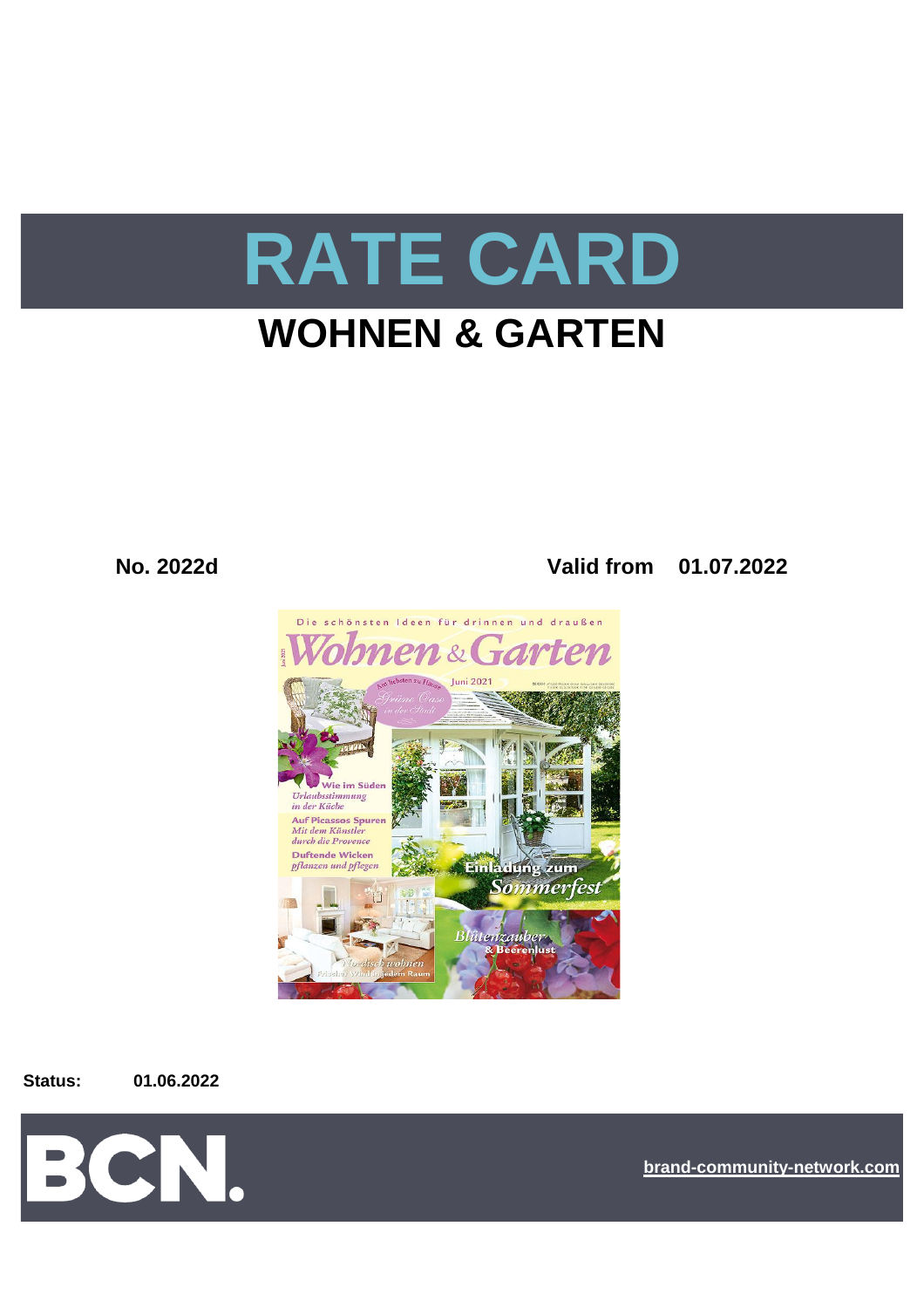

## **PUBLISHER'S DATA**

M.I.G. Medien Innovation GmbH Commerzbank AG D-77652 Offenburg BIC: DRES DEFF 680

Petra Hornberger BIC: HYVEDEMMXXX T +49 781 84 3352 [petra.hornberger@burda.com](mailto:petra.hornberger@burda.com) **Terms of payment:**

### **Print Management/Placement**

Alexander Hugel AdTech Factory GmbH Hauptstraße 127 D-77652 Offenburg T +49 781 84 2762 [alexander.hugel@adtechfactory.com](mailto:alexander.hugel@adtechfactory.com)

### **Ad Management/Order Management Terms and conditions:**

AdTech Factory GmbH Hauptstraße 127 D-77652 Offenburg [orders@adtechfactory.com](mailto:orders@adtechfactory.com)

### **Frequency of publication Technical data:**

**& on sale date** monthly, Wednesday (subject to change)

Offenburg, PZN 540104

#### **Publisher Bank accounts: Bank accounts:**

Hubert-Burda-Platz 1 IBAN: DE54 6808 0030 0723 4120 00 UniCredit Bank AG **Brand Director IBAN: DE19 7002 0270 0015 0249 05** 

Invoices are due in net 30 days after the invoice date. The publisher guarantees a 2 per cent discount for advance payments, provided that the invoice amount is submitted on the publication date of the issue in which the advertisement is published at the latest and no older invoices are outstanding. In the event that the payment target is exceeded, default interest pursuant to Clause 11 of the Terms and Conditions of 5 per cent is calculated based on the respective base rate pursuant to Section 1 (1) of the German Discount Rate Transition Law (Diskontsatz-Überleitungs-Gesetz– DÜG). All prices are net prices. The statutory value-added tax is added. Direct debit is possible.

All ad orders are exclusively carried out pursuant to the General Terms and Conditions. These have to be requested directly from BCN or can be viewed online at:

T +49 781 84 2708 [brand-community-network.com/terms-conditions](https://bcn.burda.com/terms-conditions)

[duon-portal.de/](https://duon-portal.de/) For current and binding technical data, log onto duon-portal.de. Also available as PDF download.

### **Place of publication Delivery of printer's copy:**

Please upload all copies electronically to duon-portal.de. For support please e-mail support@duon-portal.de or call +49 40 37 41 17 50.

### **General legal notice:**

The warranty claims specified in the publishers' general terms and conditions apply only when the certified technical requirements and standards published on the DUON portal have been fulfilled as well as the delivery has been carried out via the DUON portal. This also holds when data are provided without proof.

### **Online advertisement booking:**

The current, binding technical advertisement bookings can also be sent via the online booking system:

[obs-portal.de/](https://www.obs-portal.de/)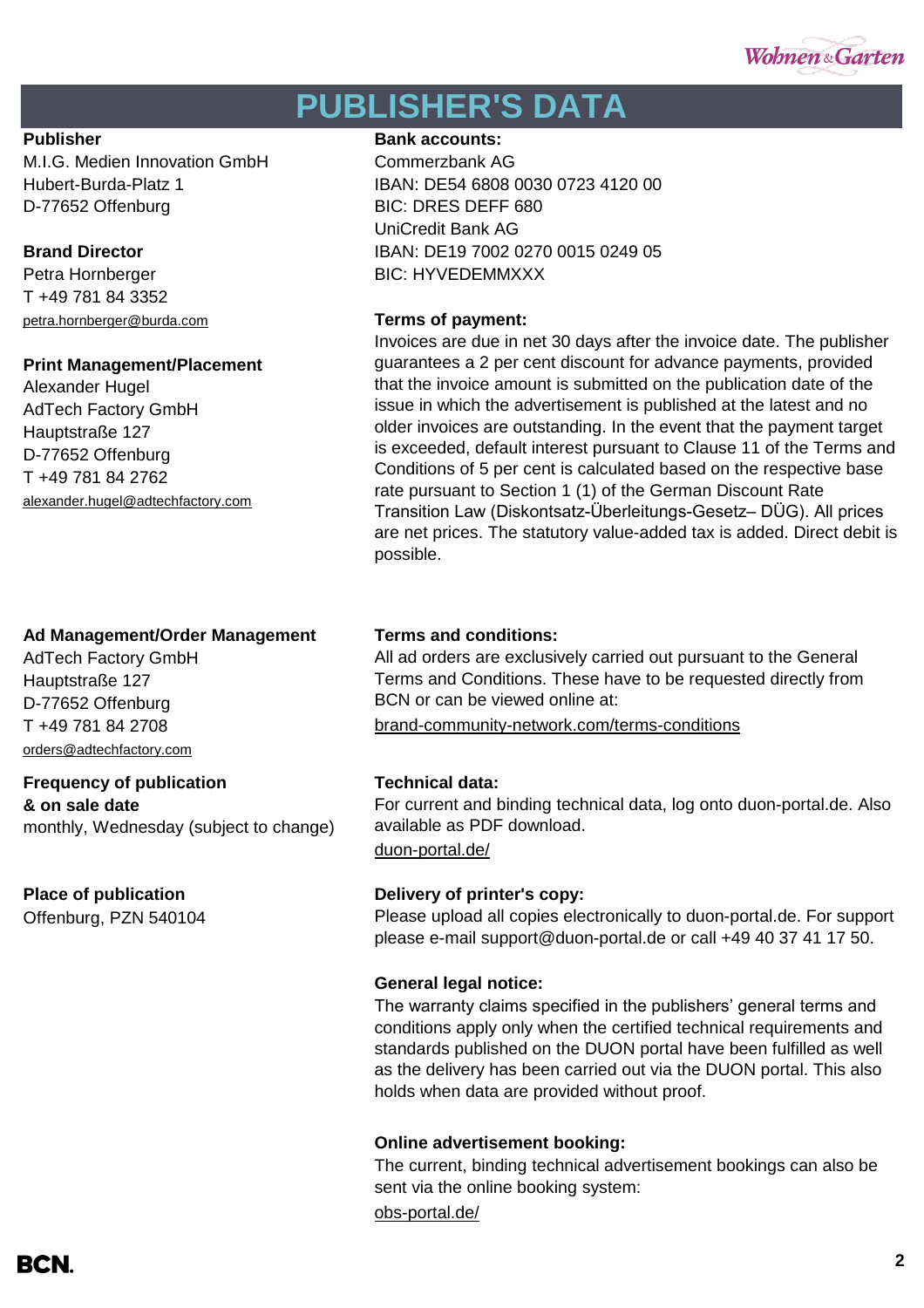

# **FORMATS & RATES**

| Format              | <b>Placement</b>      | <b>Bleed format*</b> | Rate                  |
|---------------------|-----------------------|----------------------|-----------------------|
| $2/1$ page          | Standard              | 450 x 280            | 42,400 €              |
| $1/1$ page          | Standard              | 225 x 280            | 21,200 €              |
| 1/2 page vertical   | Standard              | 108 x 280            | 12,700 €              |
| 1/2 page horizontal | Standard              | 225 x 137            | 12,700 €              |
| 1/3 page vertical   | Standard              | 70 x 280             | 9,500 $\epsilon$      |
| 1/3 page horizontal | Standard              | 225 x 89             | $9,500 \in$           |
| 1/4 page vertical   | Standard              | 59 x 280             | 5,600€                |
| 1/4 page normal     | Standard              | 108 x 137            | 5,600 €               |
| 1/4 page horizontal | Standard              | 225 x 69             | 5,600€                |
|                     |                       |                      |                       |
| $1/1$ page          | inside front cover    | 225 x 280            | 21,900 €              |
| $1/1$ page          | outside back cover    | 225 x 280            | 21,900 €              |
| $2/1$ page          | <b>Opening Spread</b> | 450 x 280            | 43,100 €              |
|                     |                       |                      |                       |
| 1/6 page horizontal | <b>Store Window</b>   |                      | 1,700 €               |
| 1/3 page vertical   | <b>Store Window</b>   |                      | 2,800 €               |
| 1/3 page normal     | <b>Store Window</b>   |                      | 2,800 €               |
| 1/2 page horizontal | <b>Store Window</b>   |                      | 3,600€                |
|                     |                       |                      | *width x height in mm |

#### **Ad combinations:**

The reduced combination special price for the combination of advertisements is based on comparison of separate advertisement bookings. To this end, the advertisements of an advertiser with an identical product/creation in the same format must appear in all magazines in parallel issues.

#### **Advertorials:**

[brand-community-network.com/advertisin](https://bcn.burda.com/advertisingsolutions/print/native-ads)gsolutions/print/native-ads Formats and prices for advertorials created by the editorial team on request. For more information, please visit

### **Consecutive Ads:**

Surcharge on two or more adverts on consecutive partial-page ads: 10%

### **Fixed placements:**

Agreed fixed placements (e.g. first for a business line, commodity group, etc.) entitle the publisher to bill a placement surcharge.

### **Type area format:**

On request.

### **Digital rate card:**

Please find the digital rate card here: [brand-community-network.de/advertisingsolutions/digital/prices](https://bcn.burda.com/advertisingsolutions/digital/prices)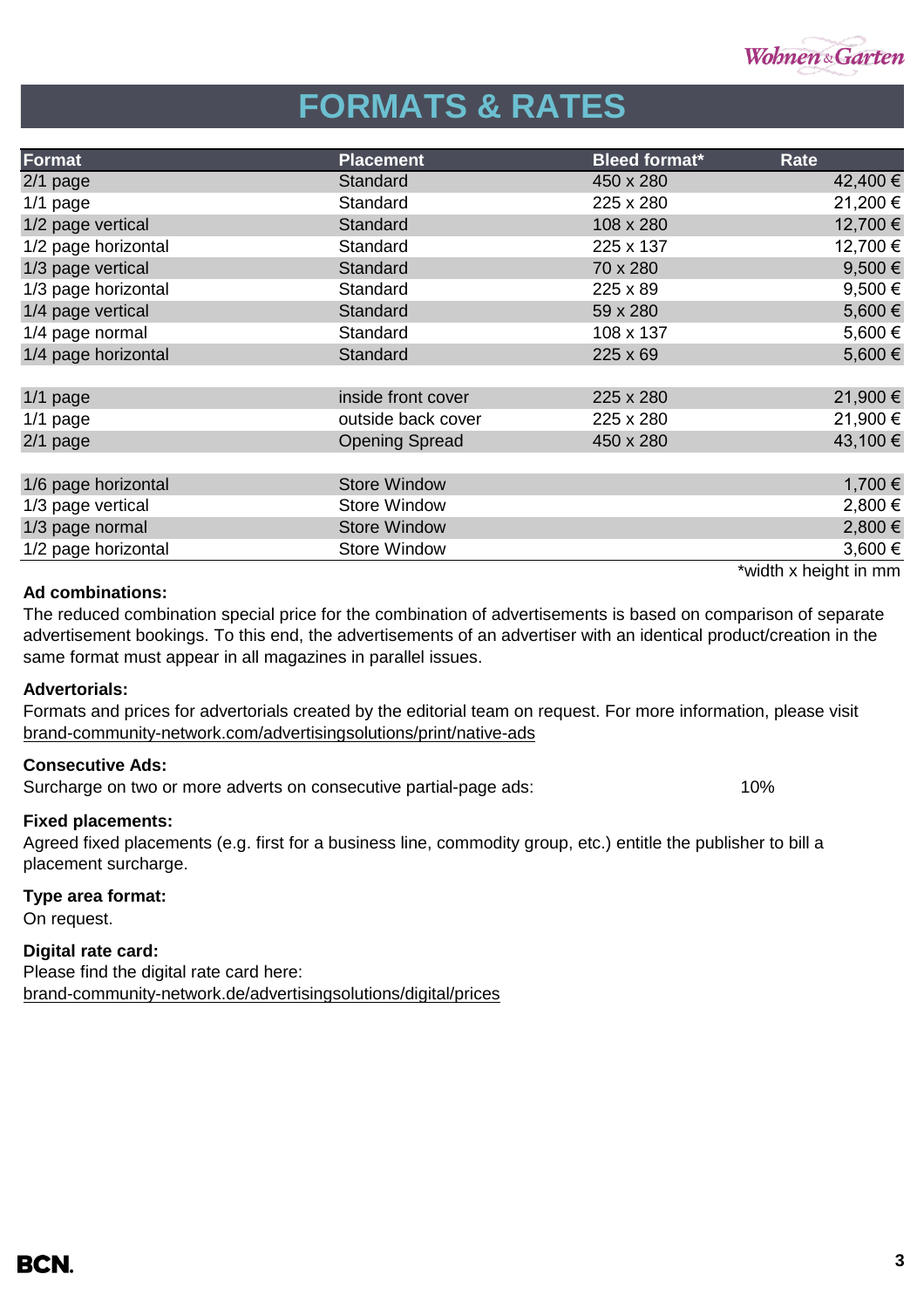

# **AD SPECIALS**

|                           | <b>Circulation excl.</b> | <b>Subscription</b> |                                                                                                         |
|---------------------------|--------------------------|---------------------|---------------------------------------------------------------------------------------------------------|
| <b>Rates per thousand</b> | subscriptions*           |                     | circulation Additional ad specials available on request.                                                |
| <b>Bound inserts</b>      |                          |                     | Prices apply for the booking of at least the entire                                                     |
| up to 4 pages             | 122€                     |                     | 138 $\epsilon$ domestic print run.                                                                      |
| up to 8 pages             | 133€                     | 149€                | The publisher reserves the right to reschedule                                                          |
| up to 12 pages            | 143€                     | 159€                | bookings with less than domestic print run.                                                             |
| <b>Glued-on inserts</b>   |                          |                     |                                                                                                         |
| Postcard up to 10 g       | 80€                      | 106€                | A split-run advertising surcharge of 40 % applies for                                                   |
| Booklet up to 10 g        | 80€                      | 111€                | booking subscription circulation only. Smaller<br>booking units, e.g. according to Nielsen areas or     |
| Booklet up to 20 g        | 85€                      | 122€                | federal states, are possible. For these will be                                                         |
| Sample up to 10 g         | 85€                      | 122 €               | charged an additional 20 % per thousand.                                                                |
| Sample up to 20 g         | 90€                      | 117€                |                                                                                                         |
| <b>Loose inserts</b>      |                          |                     | A minimum run of 50.000 copies applies for all ad                                                       |
| up to $10 g$              | 122€                     | 143€                | specials.                                                                                               |
| up to $20$ g              | 127 €                    | 154 €               | *Circulation excl. subscriptions is made up of the                                                      |
| up to $30 g$              | 133€                     | 164 €               | combined print runs for the circulation segments<br>newsstand, subscription circles, inflight and other |
| up to $40 g$              | 138€                     | 175€                | sales.                                                                                                  |
| up to $50 g$              | 143€                     | 186€                |                                                                                                         |

**All tariff ad specials are eligible for discount and count towards the annual agreement commitment.**

#### **Calculation basis:**

The calculation basis is the planned circulation or IVW quarterly report upon order confirmation, exclusive of the respective e-paper copies.

#### **Delivered quantity:**

The delivered quantity is based on the planned print run or IVW quarterly report valid at the date of the order confirmation, plus 2 % surplus. In order to react to circulation fluctuations at short notice, we recommend contacting our Print Management/Placement (see "Your Personal Contacts" page) one more time before production start.

#### **Delivery address and deadline:**

Please find the delivery address and deadline on the respective order confirmation. An incoming goods inspection does not take place at the printing plant.

#### **Conditions of delivery:**

Ad specials must be delivered in accordance with the guidelines of the Bundesverband für Druck und Medien (German Association of Print and Media), and be clearly marked with the name of the publication and issue. The material must be delivered, carriage paid, to the address where it will be processed.

#### **Order and cancellation date:**

See "special closing dates" on page "Schedule & Topics Print"; due to limited availability, we strongly recommend booking as early as possible.

#### **Proviso:**

Should any processing problems arise, completion of the circulation takes priority over ad special processing.

#### **AdSpecial Portal:**

Binding technical information on Ad Specials and information on deadlines, samples and delivery for the participating objects is available for download at adspecial-portal.de

**Glued-on inserts:** The basis is a 1/1 carrier advertisement.

#### **Sample products:**

An additional postal fee applies to samples and objects over 2.5 mm thickness.

#### **Samples:**

Samples must be presented by the closing date at the latest. For product samples 50 pieces are required up front. For all other ad specials a minimum of 5 samples are required. To be sent: AdTech Factory, Print Management, Hauptstraße 127, 77652 Offenburg, Germany.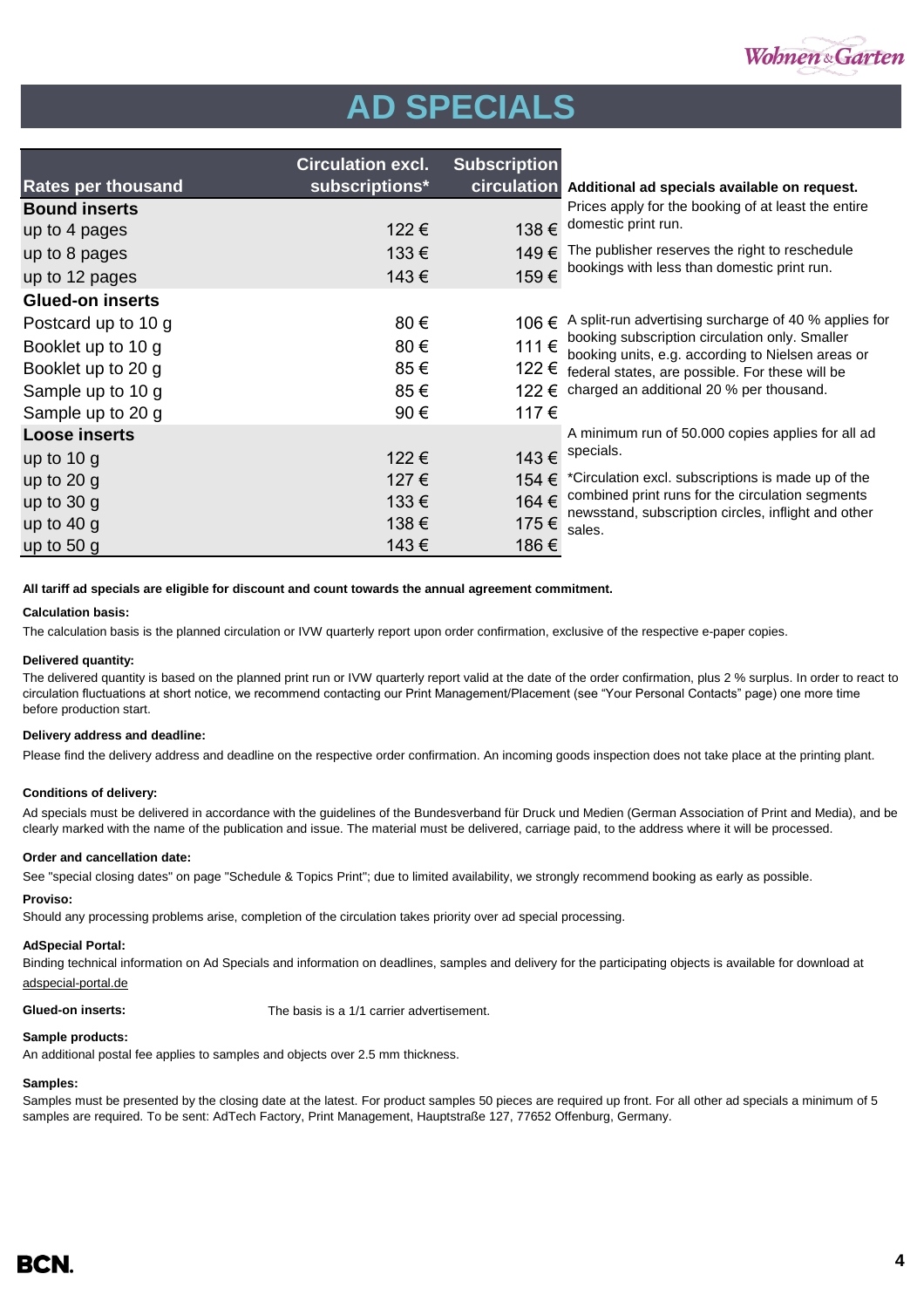

### **SCHEDULE** The BCN topic preview tool provides you with attractive themes or specials: [brand-community-net](https://bcn.burda.com/topic-preview-tool)work.com/topic-preview-tool **No. On sale date Closing date\* Copy date\*\* Special closing date\*\*\*** 02/22 12.01.22 08.12.21 08.12.21 15.11.21 03/22 09.02.22 05.01.22 05.01.22 15.12.21 04/22 16.03.22 09.02.22 09.02.22 19.01.22 05/22 20.04.22 16.03.22 16.03.22 23.02.22 06/22 18.05.22 13.04.22 13.04.22 23.03.22 07/22 15.06.22 11.05.22 11.05.22 20.04.22 08/22 13.07.22 08.06.22 08.06.22 18.05.22 09/22 17.08.22 13.07.22 13.07.22 22.06.22 10/22 14.09.22 10.08.22 10.08.22 20.07.22 11/22 12.10.22 07.09.22 07.09.22 17.08.22 12/22 09.11.22 05.10.22 05.10.22 14.09.22 01/23 14.12.22 09.11.22 09.11.22 19.10.22

\* Closing & cancellation date

\*\* Delivery date for printer's copies

\*\*\* Closing & cancellation date for ad specials, special formats, special placements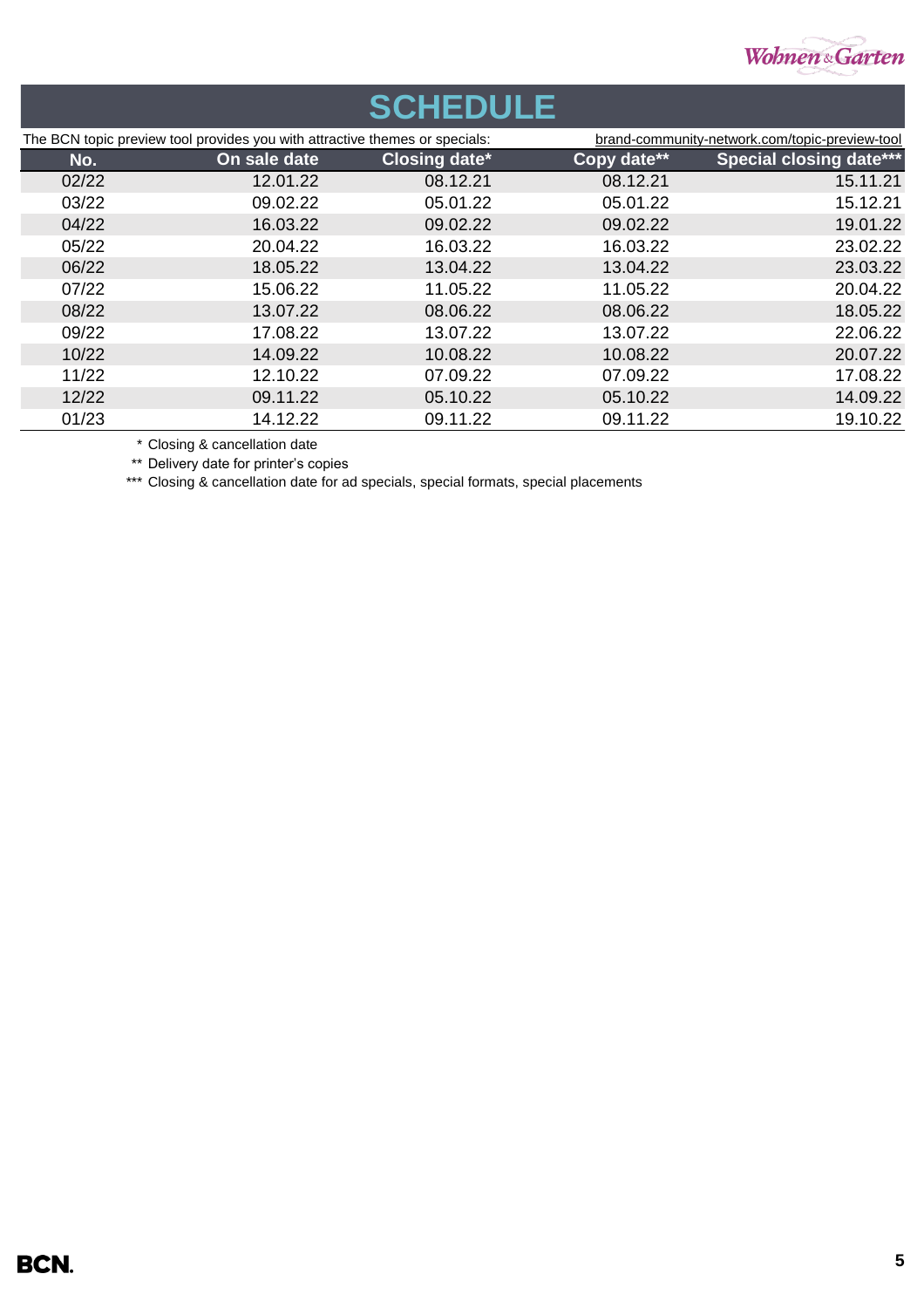

# **SPECIALS**

## **Scheduled Specials 2022**

| <b>Title</b>     | On sale date | Closing date* | Copy date** | <b>Special closing</b><br>date*** |
|------------------|--------------|---------------|-------------|-----------------------------------|
| Feste & Gäste    | 02.03.22     | 26.01.22      | 26.01.22    | 05.01.22                          |
| Weihnachtszauber | 12.10.22     | 07.09.22      | 07.09.22    | 17.08.22                          |

\* Closing & cancellation date

\*\* Delivery date for printer's copies

\*\*\* Closing & cancellation date for ad specials, special formats, special placements

## **Formats & Rates**

| <b>Title</b>                     | <b>Format</b>       | <b>Placement</b>      | <b>Bleed Format*</b> | Rate        |
|----------------------------------|---------------------|-----------------------|----------------------|-------------|
| Feste & Gäste   Weihnachtszauber | $1/1$ page          | Standard              | 225 x 280            | 7,400 €     |
| Feste & Gäste   Weihnachtszauber | 1/2 page vertical   | Standard              | 108 x 280            | 4,200 €     |
| Feste & Gäste   Weihnachtszauber | 1/2 page horizontal | Standard              | 225 x 137            | 4,200 €     |
| Feste & Gäste   Weihnachtszauber | 1/3 page vertical   | Standard              | 70 x 280             | $3,400 \in$ |
| Feste & Gäste   Weihnachtszauber | 1/3 page horizontal | Standard              | 225 x 89             | $3,400 \in$ |
| Feste & Gäste   Weihnachtszauber | 1/4 page vertical   |                       | 59 x 280             | 2,100 €     |
| Feste & Gäste   Weihnachtszauber | 1/4 page horizontal | Standard              | $225 \times 69$      | $2,100 \in$ |
| Feste & Gäste   Weihnachtszauber | 1/8 page vertical   | Standard              |                      | 1,000 €     |
| Feste & Gäste   Weihnachtszauber | 1/8 page horizontal | Standard              |                      | 1,000 €     |
|                                  |                     |                       |                      |             |
| Feste & Gäste   Weihnachtszauber | 1/6 page vertical   | <b>Shopping Guide</b> |                      | 500€        |
|                                  |                     |                       |                      |             |

\*width x height in mm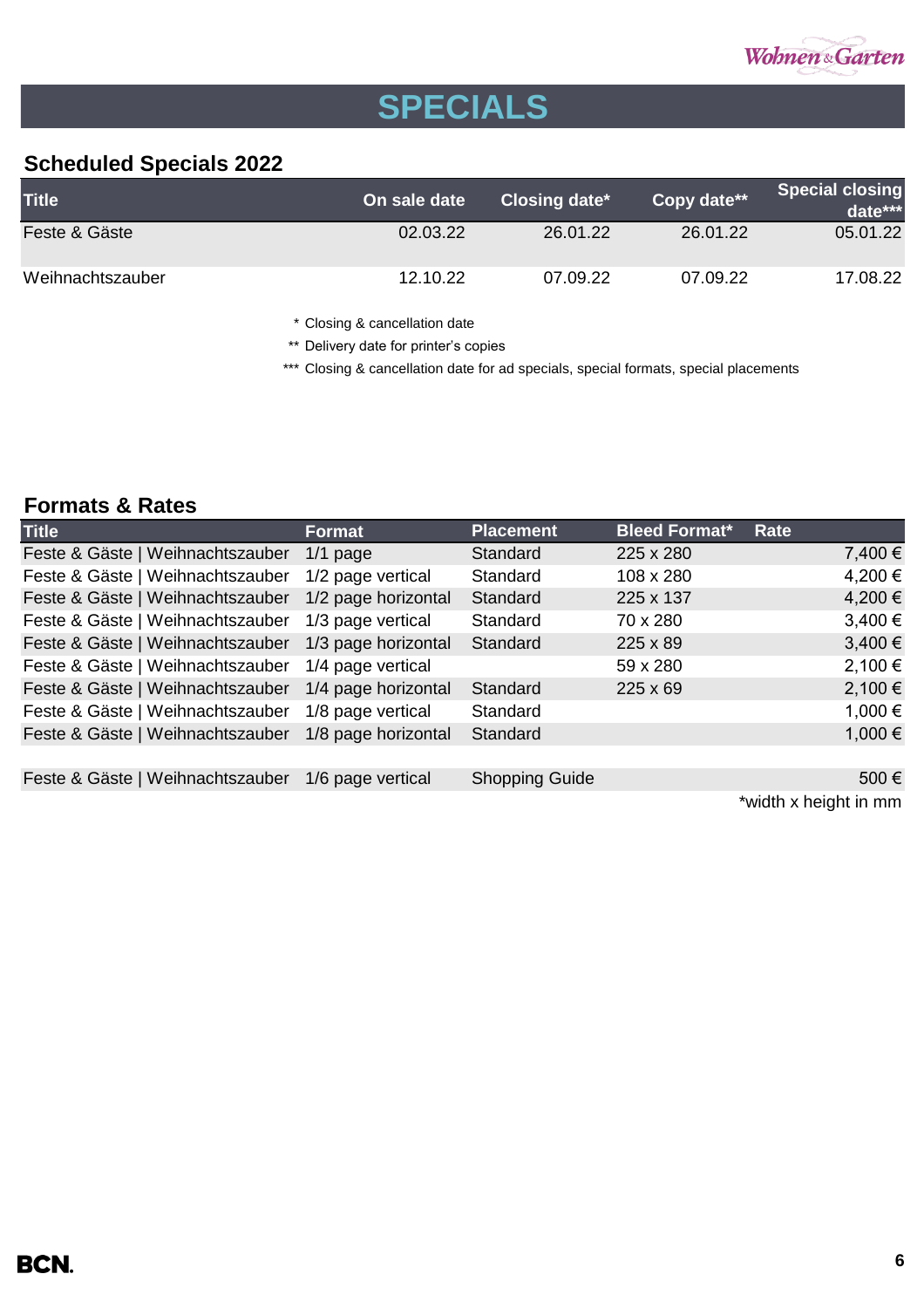

## **SPLIT-RUN ADVERTISING**



| Area                     | 1/1 page    |
|--------------------------|-------------|
| Nielsen I                | 5,700 €     |
| Nielsen II               | $5,500 \in$ |
| Nielsen IIIa             | $3,400 \in$ |
| Nielsen IIIb             | 3,700 €     |
| Nielsen IV               | 4,500 €     |
| East (Nielsen V bis VII) | 2,900 €     |

Please enquire for latest **circulation** information.

Additional technical costs for plate change, etc. are not included in the indicated pricesand are added to the 1/1 price. Price on request

We try to fulfil placement requests within our structural possibilities. Definite placement confirmation cannot be made.

Closing, cancellation and delivery date for printer's copies: See "Formats & Rates Print" page. Printer's copy: See technical requirements at [duon-portal.de/](https://duon-portal.de/)

For sales operation reasons, the sales areas may differ slightly from the Nielsen areas.